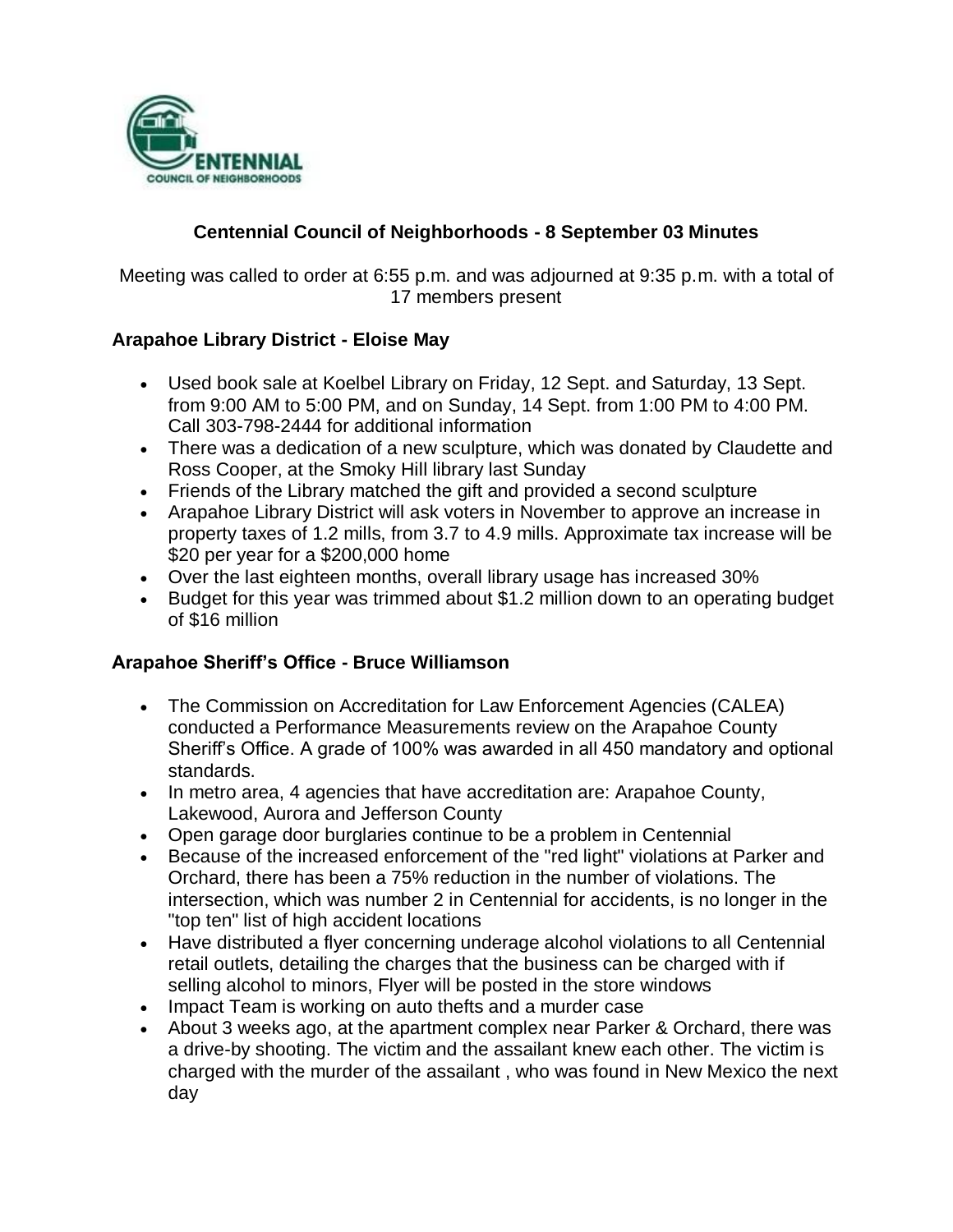Email from citizen describing helpfulness of Arapahoe County deputy sheriff in helping an elderly couple who were trying to cross Arapahoe Road during rush hour

# **South Suburban Parks & Recreation - Jean Flynn**

- Landfill sports complex has been officially renamed to the David A. Lorenz Regional Park and is open
- Construction has used many recycled materials
- BMX track is still there, but has moved around. A new disc golf course is open, and the dog park is expected to open in October
- New playground adjacent to Goodson Rec Center (northwest side of building) for children, 2 & 3 year olds in one area, and 3 to 5 year olds in a separate area. Dedication will be on Monday, September 22<sup>nd</sup> at noon. Children from the Child Discovery Time pre-school will perform
- New playground in the Sheridan area is complete. Arapahoe County provided land and construction money. Dedication (Root Beer Fest) will be on October 2<sup>nd</sup> from 4 to 6 PM
- Lone Tree recreation center construction is going very well
- Have found several small problems with the Littleton recreation center construction. More asbestos than anticipated has been found. There will be a delay of 39 days in the start of construction
- Public meeting on SSP&R budget process on October  $8<sup>th</sup>$  at 7:30 PM. Study session starts at 6:30 PM
- "Living Well" program has a new Treasure Hunt challenge. Complete 30 visits to at least 3 different South Suburban facilities and win exclusive Living Well clothing. Register to be part of the program at [deeg@sspr.org](mailto:deeg@sspr.org)
- Next free lecture on living well is at 6 PM at Goodson Rec Center on September 17<sup>th</sup> for women. Subject is "Balancing your Hormones Naturally". On October 16<sup>th</sup>, there will be a lecture on "Four Steps to a Healthy Back"

### **South Metro Fire District - Bob Rinne Cunningham Fire District - Jerry Rhodes**

- There will be a \$1.2 million shortfall for South Metro Fire District for 2004. No tax increase proposed for this year
- "Standing Tall" program was presented to all the businesses at Park Meadows Mall
- New fire station near Park Meadows Mall will be dedicated on October 18<sup>th</sup>
- Sheriff Robinson and Chief Rinne serve as directors for Homeland Security for the North Central region of Colorado
- Application is being made to obtain part of the \$17 million grant to develop risk assessment plans
- Homeland Security federal funding will also be available in the future. This is in addition to the other funding
- New hospital at I-25 and Lincoln is open and operations are going smoothly
- Arapahoe County and the U.S. Forest Service have agreed to a contract that will allow local fire districts to be reimbursed for services provided while on loan to fight forest fires located in the mountains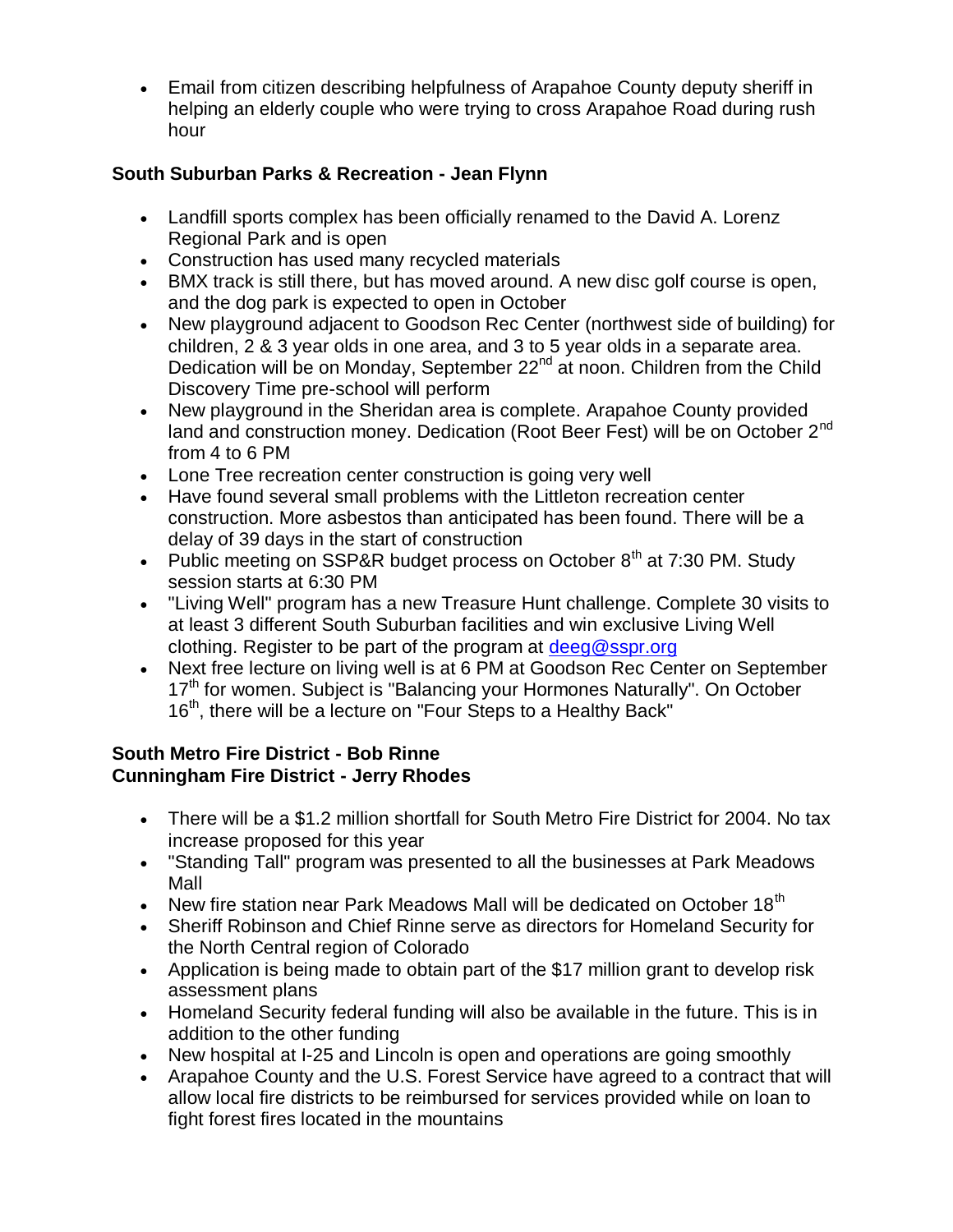For 9/11, we remember those who were killed, but should also focus on the future and be prepared for man-made or natural disasters

# **City of Centennial – Mayor Pro Tem - Bart Miller**

- Aurora gave Centennial, for free, the software used in Municipal Court administration, which is valued between \$100,000 and \$200,000
- City Council has decided citizens will vote in November on increase of 1% in City's sales tax, and initiation of 2.5% use tax on sale of automobiles. Centennial will still have a lower sales tax rate than all surrounding communities except Lone Tree, which is also 2.5%
- All of the use tax will be used for road improvements, and one half of the sales tax increase (up to a maximum of \$2.8 million) will be used for public works projects
- Currently accepting applications for the position of Code Enforcement Officer
- Traffic violations will be the first business of the Municipal Court, which will start probably within the next two months. Traffic tickets will be the only violations handled for about the first three or four months of operation
- Dedication ceremony for Bow Tie open space area (near Orchard Road and Parker Road) was held about 3 weeks ago. Funding for this acquisition used money from the City's share of Lotto funds

# **Arapahoe County Commissioner - Bernie Zimmer**

- Voters in November will be asked to pass a countywide sales tax (0.25%) to preserve Open Space in Arapahoe County.
	- $\circ$  If passed, will become effective Jan 1, 2004 and expire Dec 31, 2013 and will generate at about \$17 million each year
	- $\circ$  Provides a 50% share back to incorporated cities & towns
	- o Provides a pool of money for grants to special districts and incorporated cities & towns
	- o Sets cap of 3% for administrative costs
	- $\circ$  Agricultural regions in eastern part of county will be focus of open space areas
	- $\circ$  Provides money for open space & trails in unincorporated Arapahoe **County**
- Arapahoe County continues to have a balanced budget
- All decisions presented to public will always show a unanimous decision, even though commissioners may not completely agree
- Voters will not be asked to "de-Bruce" (TABOR Amendment) at this year's election
- Residents in cities within Arapahoe County continue paying taxes to county, even though cities are doing much of the actual work
- Colorado legislature continues to mandate programs to the county, but has cut funding for them, so County must make up difference

# **Open Space Tax Counterpoint - Tom Eggert**

 Developers have been providing the land for open space and should continue to do so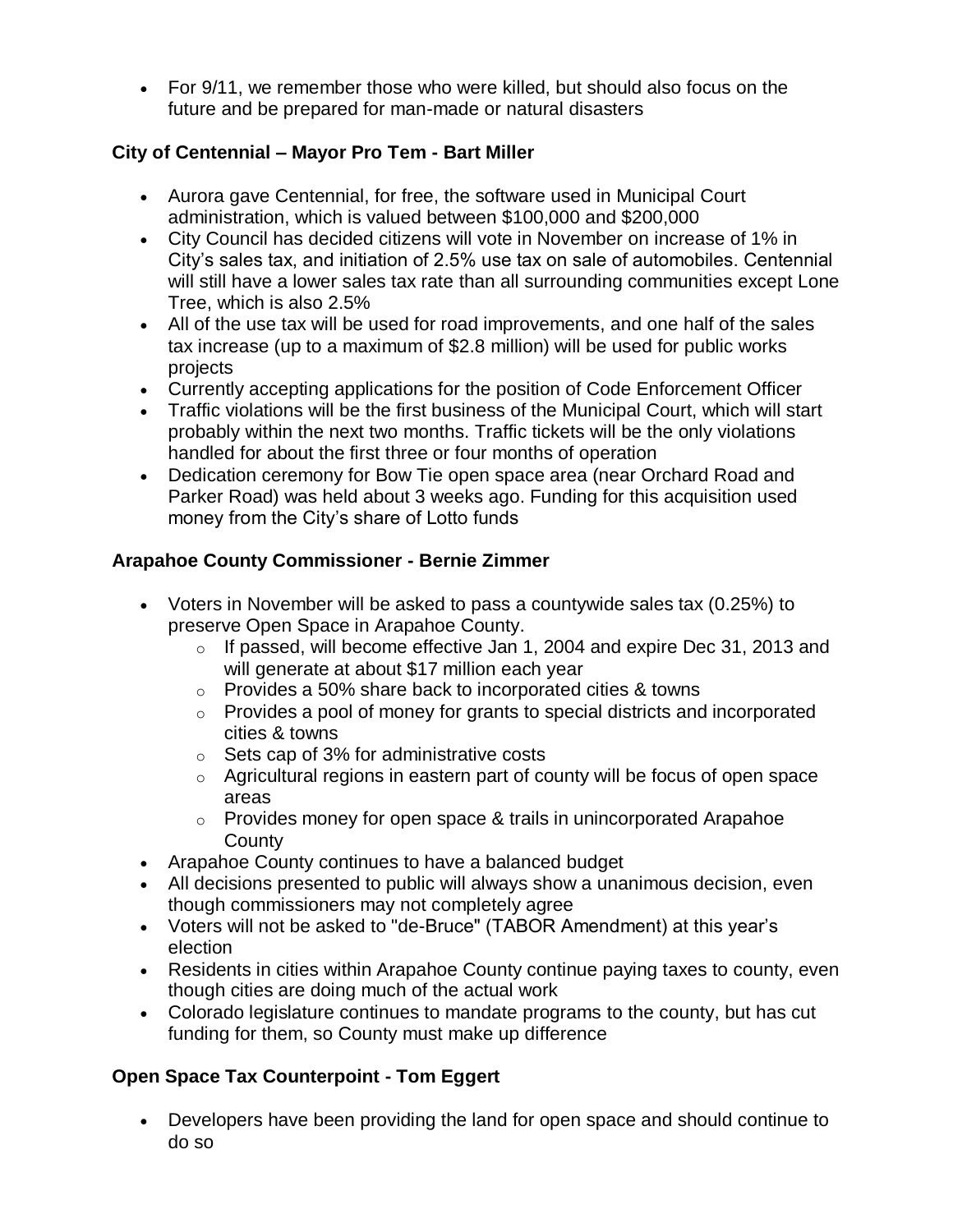- Tax increase is a "blank check" for land that has not even been identified
- Land would be out in eastern parts of county and would not benefit those in already developed parts of the county
- Land will be removed from the property tax rolls
- Over the life of the tax, it will drain almost \$200 million out of the community and is not deductible on income taxes
- Cities can levy their own tax if they need money for open space land

#### **Centennial Land Use Department - Tim Gelston**

- Private roads within an HOA can be designated as a "Fire Lane" to restrict parking on narrow private roads. An application must be submitted, but there is no cost to do this
- Areas that already have private road fire lane designations have to reapply to the city

### **CenCON Reports - President - Cathy Noon**

- First town meeting on City of Centennial's Comprehensive Plan will be October  $28<sup>th</sup>$  at 7:00 PM. The Comprehensive Plan committee meets on the first and third Tuesdays of the month at the City Offices. The public is welcome to attend
- Contact list for HOA's will be updated and provided to the City. List will not be marked "Confidential" but will not be published on the City's web site
- October CenCON meeting will be at the City Offices. November meeting will be at Library Administration building. A map will be available on the CenCON web site, showing the location of the Library Administration building on Jamison Circle
- On September  $9<sup>th</sup>$ , there will be a meeting at 7:00 PM at the City Offices concerning Group Homes
- A "past due" reminder was sent to those CenCON members who have not yet paid their 2003 dues
- Copy of current CenCON roster was distributed to all members in attendance

#### **- Treasurer - Gerry Cummins**

| Checking account       |          | Savings account        |           |
|------------------------|----------|------------------------|-----------|
| Previous balance:      | \$737.87 | Previous balance:      | \$3007.57 |
| Income                 | \$0.00   | Income (Dues)          | \$90.00   |
| <b>Expenses</b>        | \$0.00   | (Interest)             | \$5.12    |
| <b>Closing Balance</b> | \$737.87 | <b>Closing Balance</b> | \$3102.69 |

#### **- Secretary - Frank Green**

• It was moved by Jim Levy and seconded by Lynn Leader that the August 2003 minutes be approved as read. Approval was unanimous